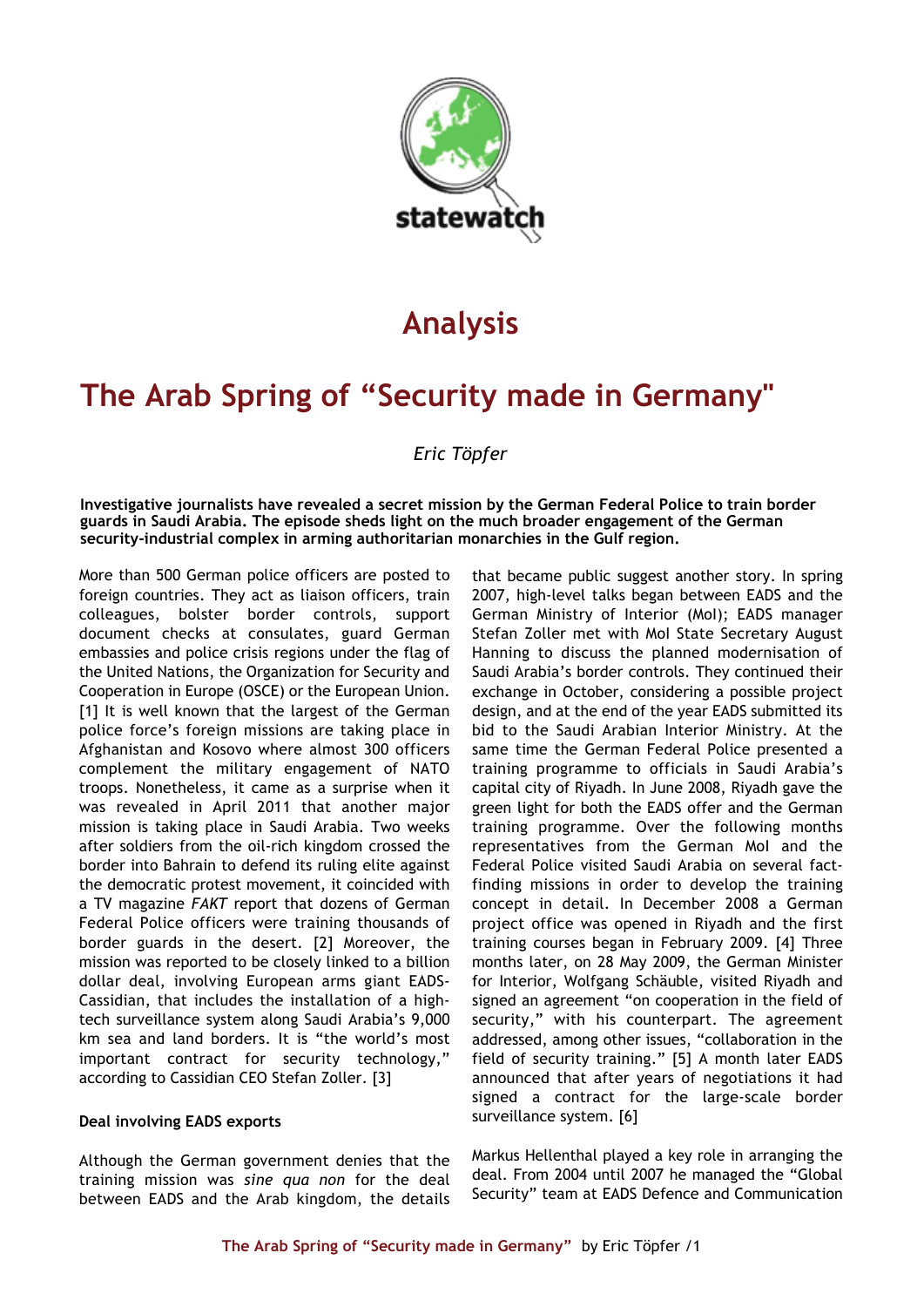Systems, the "system house" of the corporation and part of the Defence and Security Division that became Cassidian. Hellenthal served as a highranking police officer in the Directorate of the German Federal Border Police (today the Federal Police) until the mid-1990s and then became a senior civil servant as head of the Department for Border Police and Aviation Security within the German MoI. After leaving the civil service in 1997 for jobs in the private sector he became a consultant for the global IT company Accenture and was based in Riyadh before he moved to EADS to launch the "Global Security" business line. He was able to attain major system integration contracts for border security in Romania and Qatar and to be shortlisted for the Saudi Arabia Border Guard modernisation programme. After preparing the ground for the potential deal between EADS, the Saudi Arabian government and the German MoI, Hellenthal expanded his career as the EADS lobbyist in Brussels which started when he became chairman of the European Security Research Advisory Board in 2005.[7]

Drawing on its extensive experience in installing Command Control Communication Computers and Intelligence (C3I) systems for the military realm, EADS is now installing a network of sensors along Saudi Arabia's border that will be integrated by five regional, and one national, control centres**.** The German Federal Police will train the higher ranks of the Saudi Arabia Border Guard in how to assess and respond to the sensor data transferred to the control centres; in other words, they give lessons in situation awareness and command and control. For this purpose the German trainers were introduced to the detection and surveillance technology delivered by EADS as part of their preparation for the foreign mission. In addition, they will train the rank and file of the Border Guard in how to "handle weapons" (the German G3 rifle delivered by Heckler & Koch), surveillance and reconnaissance, search and arrest of persons, search of vehicles, and "self-defence to German police standards." During the early phase of the mission, Saudi Arabia's troops were also trained in searching houses and policing crowds, but the German government claims that these training modules have now ceased. [8]

Since the launch of the mission, around 80 German officers have been in Riyadh, Al Shouba and ArAr, desert outposts close to the border with Iraq. Most left the country after ten weeks but at least a dozen are staffing training camps on long-term duty. Although the training camps on the Iraq border are supposed to close at the end of 2012, courses are planned in other border areas for the next five years, staffed with up to 50 German trainers. By August

2011 the cost to German taxpayers reached €3.2 million for basic staff salaries and equipment. Additional costs of  $E$ 7.6 million, covering foreign service bonuses and travel costs, have been transferred by the Saudi Arabian government via the local Al Rashid Corporation and EADS to the Organisation for International Cooperation (GIZ), the German development agency which eventually paid Federal Police trainers.

Information about the mission given to the German Parliament before it became public was negligible. Regular reports listing foreign police missions simply noted "basic training for executives of Saudi Arabia Border Guard" taking place "on an occasional basis," if they mentioned Saudi Arabia at all. [9] There was no word about the number of staff, the scale of the engagement or the relationship with EADS. Only whistleblowing by police officers, who were frustrated by their working conditions in Saudi Arabia and by the context of their engagement, brought the story to light. When grilled by the Parliamentary Committee for the Interior, MoI representatives played down the issue and pointed to the fact that similar deals, integrating the delivery of technical equipment and training, had been sealed with Qatar and Yemen under former Minister for Interior, Otto Schily (Social Democrats). Although admitting the "problematic" nature of cooperation with authoritarian regimes they stressed that Germany's strategic partnership with Saudi Arabia was of "direct security interest," recalling crucial information that led to the detection of parcel bombs on flights from Yemen to the United States in October 2010 came from sources in Saudi Arabia. [10] One aim of the cooperation, they added, is the transfer of the "rule of law," the effects of which, as being a "fluid process," can hardly be measured in a different cultural context. That Saudi Arabia's MoI requested German police officers for the job indicates, they maintain, the interest of the strategic partner in good governance. [11]

#### **Brothers in arms: Germany and the oil sheikhs**

The mission, and its justification, is typical of German policy towards authoritarian monarchies in the Gulf region in general and Saudi Arabia in particular. It is one episode in a series of deals between the German military-security-industrial complex and the Arab sheikhs and sultans. In summer 2011, it was revealed that the Federal Security Council had secretly approved the export of 200 Krauss-Maffei Wegmann's Leopard 2 tanks and a factory to build under licence Heckler & Koch's automatic G36 rifle (firing 750 bullets per minute) to Saudi Arabia. [12] The Gulf monarchies have become important customers for the German arms industry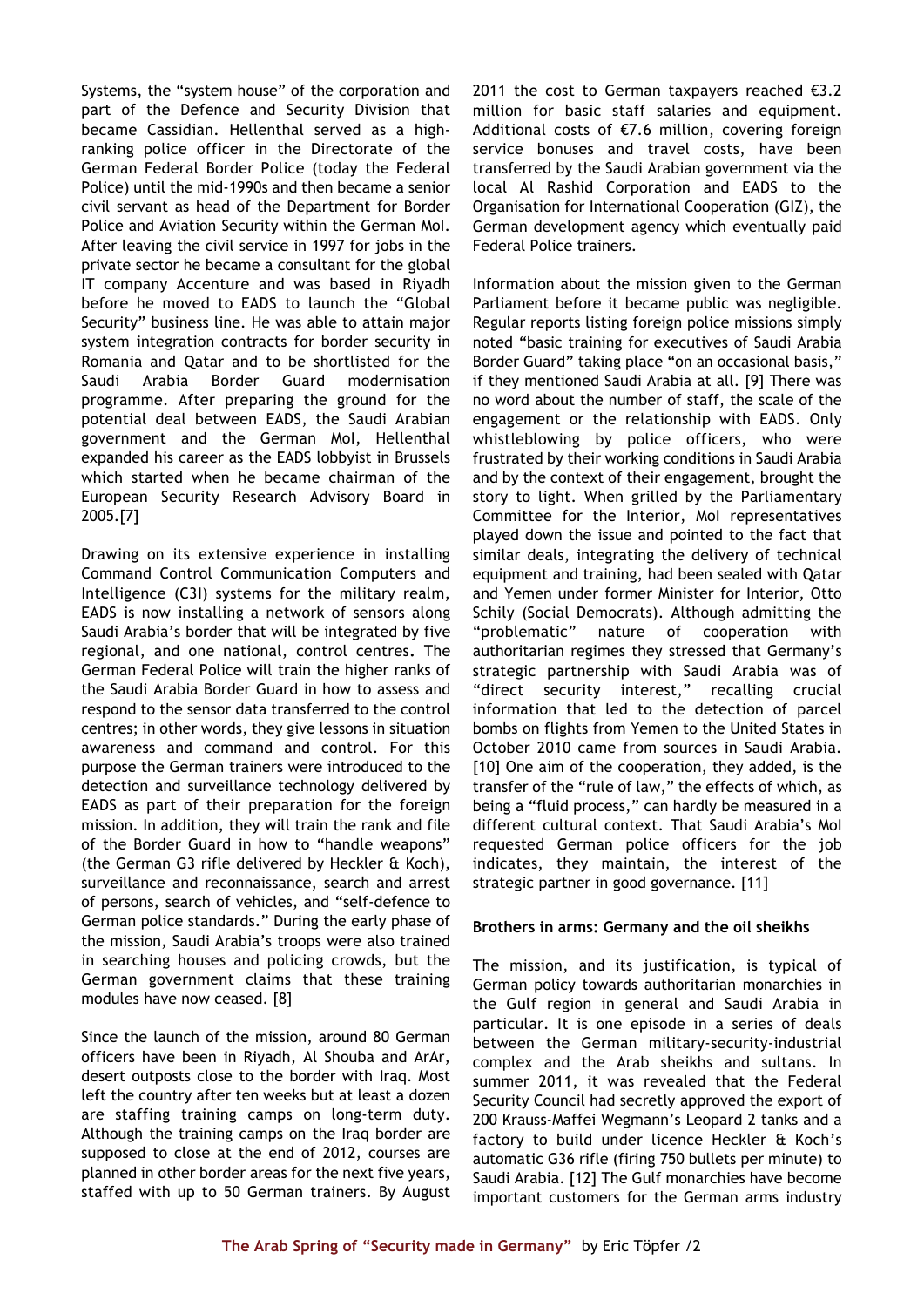over the course of the 21st century. Arms exports to Bahrain, Qatar, Kuwait, Oman, Saudi Arabia and the United Arab Emirates increased from €65 million in 2000 to €793 million in 2009 – 11 per cent of the total German arms exports and one third of the exports to non-Western countries. Within a decade their share has multiplied tenfold. [13] As German arms suppliers increasingly target non-traditional markets in response to cuts at home, the Gulf region has become crucial to stabilising profits and arming forces at home with cutting-edge technology. Thus, the engagement of companies like EADS, [14] Rheinmetall or Krauss-Maffei Wegmann has the full support of the German national security establishment.

As part of the "global war against terrorism," cooperation has also increased in matters of internal security. Before Berlin signed the agreement on security cooperation with Saudi Arabia in May 2009, similar agreements were sealed with the United Arab Emirates (2005), Kuwait (2007) and Qatar (2009). They went unnoticed by the public, although their scope covers much more than terrorism. From the agreements that are publicly available, we know that their stated aim is the prevention and investigation of all kinds of crime ranging from terrorism and drug trafficking to illegal migration, computer crime, copyright violations and property crime. [15] Thus, the German training mission in Saudi Arabia might be the largest but it is not the only one in the Gulf region. Between 2008 and 2010, German police officers trained bodyguards in Oman and coastal guards in Qatar; they tutored colleagues in the United Arab Emirates on how to protect and search VIP residences and in hostage-taking negotiations; they instructed border police in Oman, Qatar, Kuwait and United Arab Emirates on issues of airport and border security, identity and document verification, and they transferred expert knowledge in operative case management and online investigation to Oman and the United Arab Emirates. [16]

It is unknown if, and how, the training was integrated with the delivery of technical equipment such as the "National Shield" border surveillance system purchased by Qatar from EADS or with smaller contracts for online surveillance and data mining

software. What is known is that the German MoI and police forces often pursue what they call "sustainable" cooperation, [17] meaning the integrated delivery of training and equipment, and in recent months it has become apparent that the German security industry is aggressively promoting homeland defence products in the Middle East. [18] Meanwhile, their efforts to diversify markets has gained the support of the Federal Ministry of Economics and Technology, which in November 2010 presented its *Future Market Civil Security* initiative aiming to promote the export of "Security Made in Germany." [19]

Other aspects of German cooperation with the Gulf region include information exchange and coordinated operations. The available security agreements include a chapter on data protection, bearing the hallmarks of German bureaucracy. These chapters provide for principles of data security and accuracy, mutual notification – if requested – on the processing of transferred personal data, purpose binding and even rights to access and remedy for affected individuals. However, as the agreements allow transferred data to be processed for the purpose of preventing and investigating "significant criminal offences," and as national law is supposed to govern access rights, these data protection regimes are useless paper tigers, obviously meant to appease potential concerns in Germany. Thus, claims by German MoI representatives that the provisions of the agreements offer protection against the abuse of transferred data for human rights violations are nothing but lip-service. Nonetheless, the Federal Criminal Police Office (BKA) is deploying two liaison officers in Riyadh and Abu Dhabi for several years. [20]

The "sustainable" cooperation between the Federal Police and EADS with Saudi Arabia is the tip of an iceberg representing a much broader engagement of the German security-industrial complex with the Gulf monarchies. The Arab revolutions have demonstrated the myopia of such a stabilisation policy the powerful German national security establishment and the arms and security industry is blind to the fallout of their engagement.

### **Endnotes**

1.Deutscher Bundestag: Drucksache 17/6710, 29.7.11; H. Busch: Von der Ausnahme zur Normalität. Polizei unterwegs im Ausland. In: Bürgerrechte & Polizei/CILIP, Issue 96 (2/2010), pp. 3-14.

- http://www.youtube.com/watch?v=tXFgn9jZHBk and 31 May 2011.
- http://www.youtube.com/watch?v=EYSECV5Kc3Q.
- 3. Quoted in: EADS gewinnt Riesen-Auftrag in Saudi-Arabien. In: Handelsblatt, 1.7.09.
- 4. Deutscher Bundestag: Drucksache 17/6102, 8.6.11, p. 4.

<sup>2.</sup> FAKT reports, 4 April 2011: